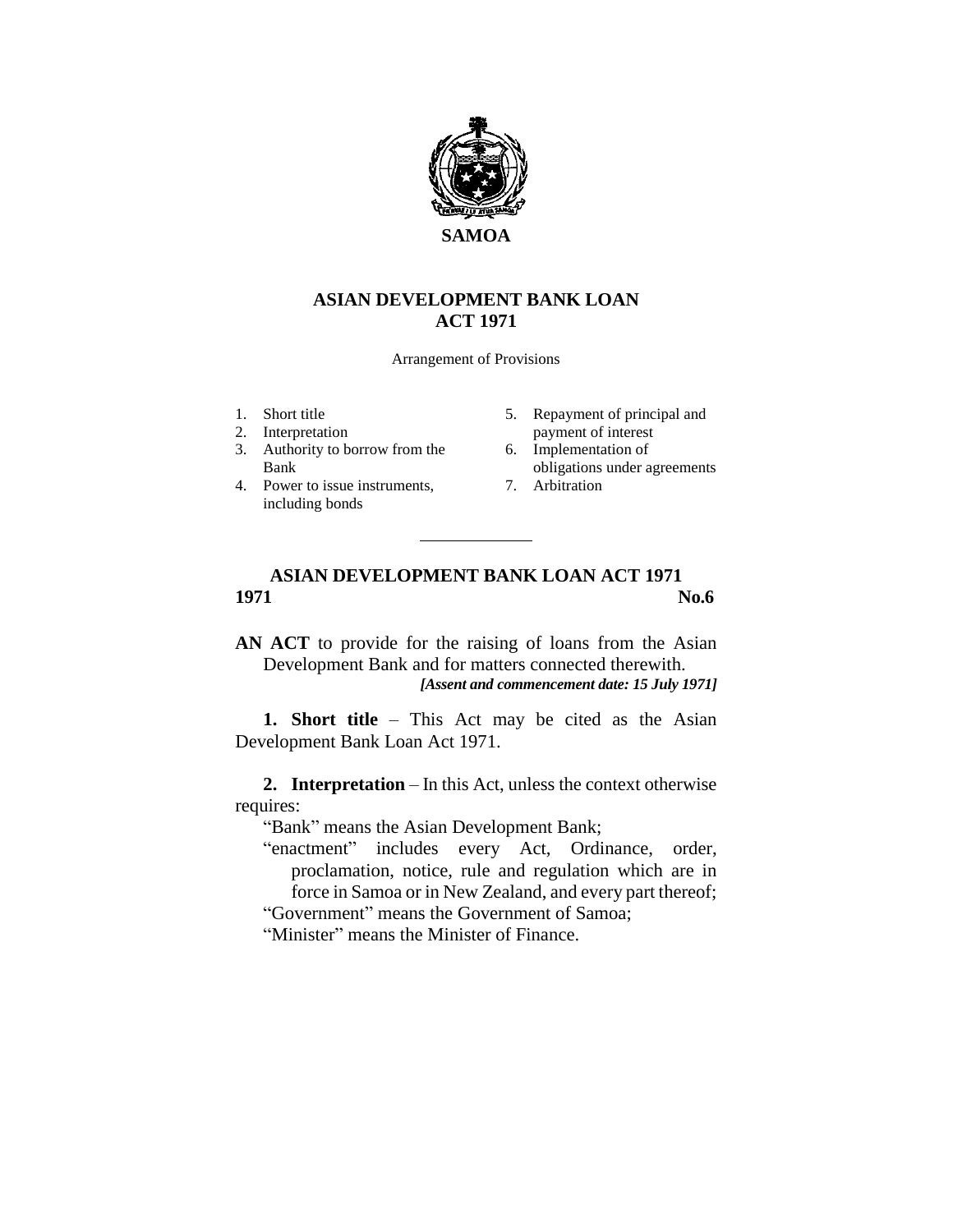**3. Authority to borrow from the Bank** – **(1)** Despite anything contained in the Public Finance Management Act 2001 or any other enactment, the Government may, in such manner and on such terms and subject to such conditions as may be agreed between the Government and the Bank, borrow from the Bank such sums as may be required by the Government.

**(2)** Any sums borrowed by the Government under the powers conferred by subsection (1) for the requirements of the Government shall be paid into such special fund as may be designated by the Minister, and shall be expended only for the purposes for which they are borrowed as specified in the relevant agreement concluded between the Government and the Bank and all such expenditures shall be charged on and be made from the fund designated by the Minister and shall be statutory expenditures.

**(3)** Any agreement between the Government and the Bank in respect of sums borrowed under the powers conferred by subsection (1) shall be made in the name of the Government and may be signed on behalf of the Government by the Minister or by any person authorised in writing by the Minister.

**(4)** The Minister shall submit to the Legislative Assembly a report on each loan as soon as possible after the relevant agreement has been signed on behalf of the Government.

**(5)** Nothing in this section affects or derogates from any other power to borrow money possessed by the Government.

**4. Power to issue instruments, including bonds** – **(1)** Despite anything contained in an enactment, the Government may issue such bonds, promissory notes or other instruments on such terms as may be necessary for the purpose of giving effect to the terms of an agreement which may be entered into by it with the Bank in respect of any borrowing authorised by section 3(1).

**(2)** Any such bond, promissory note or other instrument may be signed on behalf of the Government by the Minister or by any other person authorised in writing by the Minister.

**(3)** Despite the provisions of the Public Finance Management Act 2001, it is not necessary to issue or register stock in respect of any loan borrowed from the Bank, nor to set aside or pay any amount in any half year during the currency of such loan as a contribution to the National Loans Sinking Fund.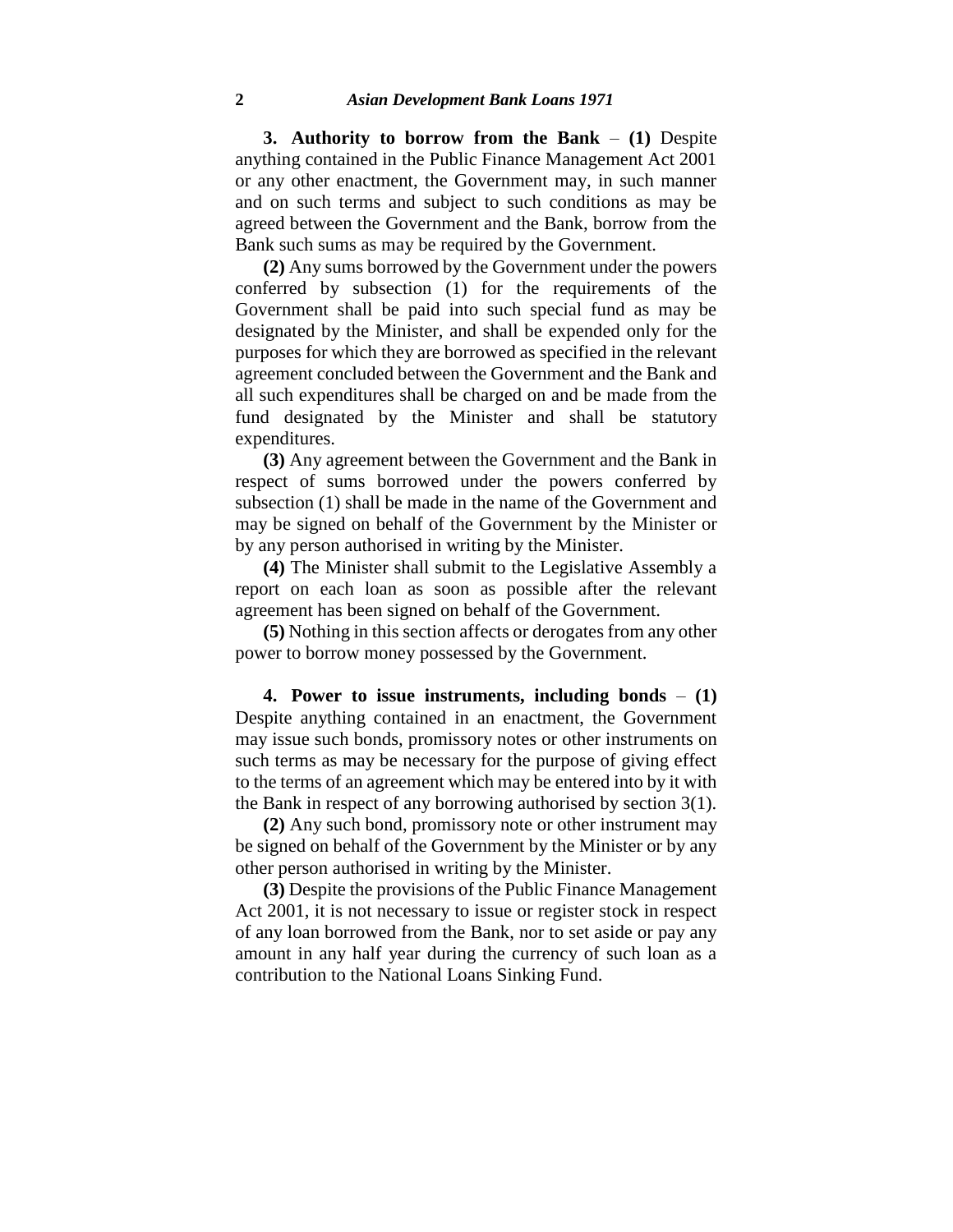**5. Repayment of principal and payment of interest** – All principal, interest, and other money repayable or payable in respect of sums borrowed by the Government from the Bank is declared to be:

- (a) a charge on the public revenues of Samoa and on the Treasury Fund or such other fund or account as the Minister may decide; and
- (b) a statutory expenditure; and
- (c) payable out of any such fund or account at the time or times provided in any agreement concluded with the Bank in respect of the sums so borrowed.

**6. Implementation of obligations under agreements** – **(1)** Despite anything contained in any other enactment, any agreement concluded between the Government and the Bank in respect of sums borrowed by the Government from the Bank and any bond, promissory note or other instrument issued under any such agreement is valid and enforceable and has full force and effect in Samoa in accordance with its terms.

**(2)** Without prejudice to subsection (1):

- (a) no stamp duty or other tax shall be payable on such agreement and any bond, promissory note or other instrument issued under any such agreement; and
- (b) the principal of the loan obtained and the bond issued shall be repayable and the interest and other charges thereon shall be payable without deduction for and free from liability for income tax and any other tax and free from any currency or exchange control restrictions.

**(3)** The Public Finance Management Act 2001 shall not apply to any borrowing by the Government from the Bank in accordance with this Act.

**(4)** The Government shall not, except as otherwise agreed between the Minister and the Bank, create any lien on any of its assets as security for an external debt, unless it is expressly provided that the lien will *ipso facto* equally and rateably secure the payment of the principal of an interest and other charges on any loan made by, or any bond, promissory notes or instruments issued under any loan made by the Bank to the Government,

**PROVIDED** however that subsections (1) to (3) do not apply to: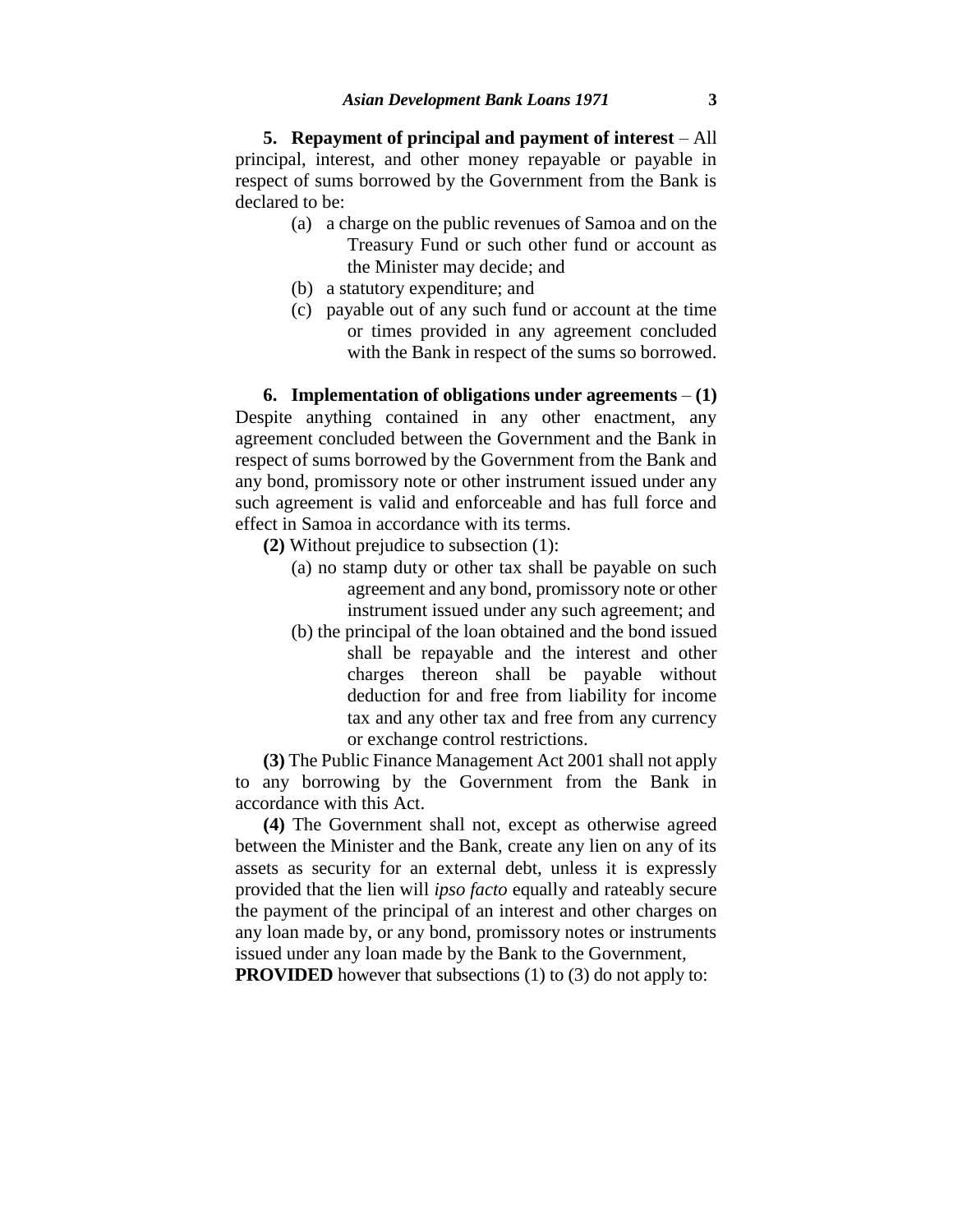## **4** *Asian Development Bank Loans 1971*

- (a) a lien created on property at the time of purchase thereof, solely as security for the payment of the purchase price of such property; or
- (b) a lien arising in the ordinary course of banking transactions and securing a debt maturing not more than 1 year after its date.
- **(5)** In subsection (4):
	- "lien" includes mortgages, pledges, charges, privileges and priorities of any kind;
	- "external debt" means a debt payable in a medium other than currency which at the time in question is legal tender for the payment of private and public debt in Samoa whether such debt is payable absolutely or at the option of the creditor in such other medium.

**7. Arbitration** – If a dispute between the Bank and the Government arises under an agreement concluded in exercise of the powers conferred by this Act or under a bond, promissory note or an instrument issued under any such agreement, it is determined by arbitration in manner agreed between the parties, and an award made in such arbitration is enforceable in Samoa in all respects as if it had been validly made in an arbitration under the provisions of the Arbitration Act 1976 or any other written law relating to arbitration for the time being in force in Samoa, and for the purposes of this section the provisions of such Act or law is binding on the Government.

## **REVISION NOTES 2008 – 2019**

This is the official version of this Act as at 31 December 2019.

This Act has been revised by the Legislative Drafting Division from 2008 – 2019 respectively under the authority of the Attorney General given under the *Revision and Publication of Laws Act 2008.* 

The following general revisions have been made:

(a) Amendments have been made to conform to modern drafting styles and to use modern language as applied in the laws of Samoa;